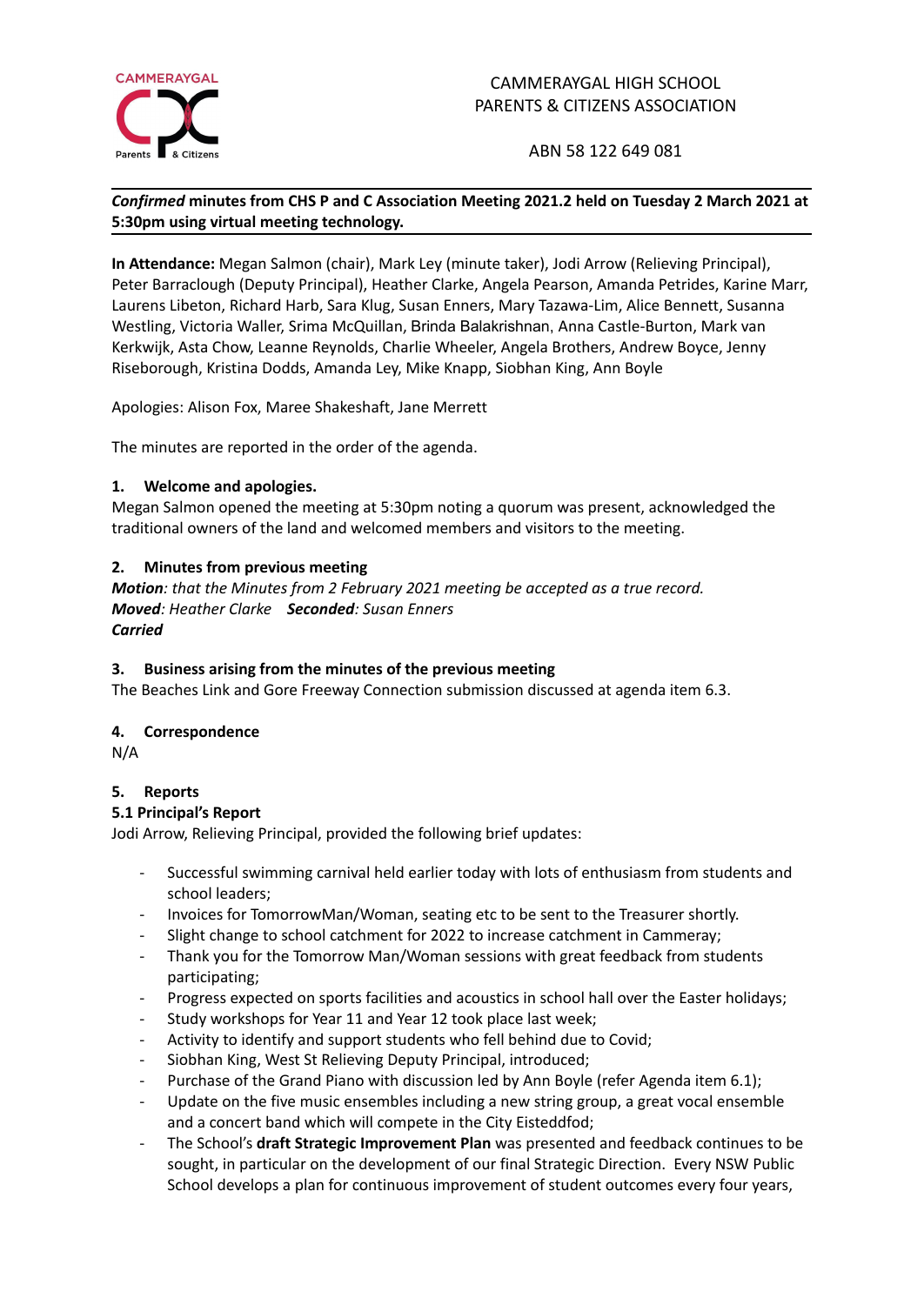

ABN 58 122 649 081

which is implemented, monitored and evaluated both internally and with the support of an external panel of peer principals through the External Validation process. Towards the end of 2020 we undertook the process of External Validation where we self-assessed our progress on our previous school plan and set directions for the future. This informed our situational analysis where we drew together data from a range of quantitative and qualitative sources to build a picture of where we are currently and where we would like to move towards over the coming school planning cycle to ensure continuous improvement.

The three strategic directions that we have drafted for our new plan are:

# **1. Student Growth and Attainment**

This is a system-determined strategic direction that is common to all schools with targets set by the Department for student academic and wellbeing growth. We are confident that we will meet and exceed these targets (which include literacy and numeracy growth in NAPLAN, HSC top three bands and attendance rates) and have devised several initiatives to ensure our success. Each faculty will develop and embed KLA specific literacy and numeracy continuums to map the core literacy and numeracy skills from Stage 6 back to Stage 4. These continuums will allow for targeted teaching of specific skills to ensure student growth and preparation for the next stage of their learning journey. This will be augmented by the role of the mentor teacher who will also act as a learning coach, assisting students to set and meet challenging learning goals.

# **2. Teacher Evaluative Practice**

Building upon our work throughout 2020 in conducting professional learning through the Learning Sprints structure, and also utilising the DoE structure of Quality Teaching Rounds, CHS will strengthen teacher collaborative practice through the use of learning communities to share best practice. In this SD, we will also build the data literacy of all staff to ensure evidence-based teaching practice is consistently utilised in all classes.

# **3. Cultural Cohesion & Transition**

Now that we have moved beyond the establishment phase of the school, this SD will see us developing and codifying a clear vision of what the 'Cammeraygal identity' means – an identity that is aspirational, cohesive and inclusive, and that sets out what we as a community value in our young people. This will allow us to maintain high expectations of learning, achievement and wellbeing outcomes for all students and ensure that they leave CHS as resilient, connected and empowered men and women. This SD will also focus on further strengthening opportunities for leadership and student voice, and building upon the work of the mentoring to ensure that every student feels known, valued and cared for with an advocate that they can turn to at the school.

It is this final Strategic Direction in particular that we seek your feedback on through the google form which can be found here: [https://forms.gle/A8Ak8eSg5c7LNbUA7.](https://forms.gle/A8Ak8eSg5c7LNbUA7)

- Peter Barraclough spoke to extra-curricular activities at the school. See next page (full list also available on school website). Further daily information on Sentral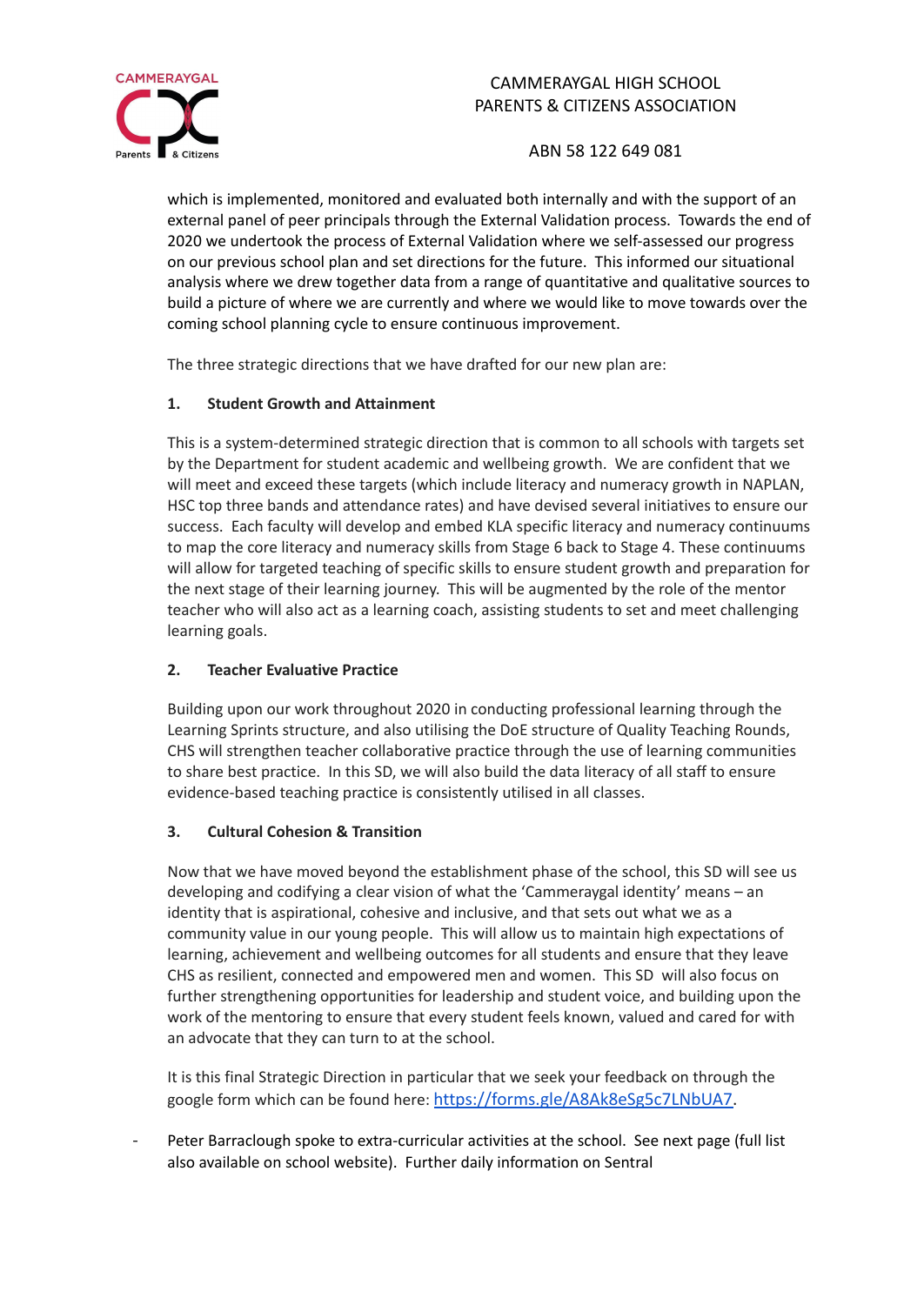

# ABN 58 122 649 081

|                 | <b>BEFORE SCHOOL</b>                                                                                                                             | <b>RECESS</b>                                                                                                                                                                                      | <b>LUNCH</b>                                                                                                                                                                                              | AFTER SCHOOL                                                                                                                                                                                                                                   |
|-----------------|--------------------------------------------------------------------------------------------------------------------------------------------------|----------------------------------------------------------------------------------------------------------------------------------------------------------------------------------------------------|-----------------------------------------------------------------------------------------------------------------------------------------------------------------------------------------------------------|------------------------------------------------------------------------------------------------------------------------------------------------------------------------------------------------------------------------------------------------|
| <b>MONDAY</b>   | Drum Group - Pacific Highway -<br>Heather Darvey [7:30-8:30]<br>String Ensemble - Pacific Highway -<br>Lidia Bara [7:30-8:30]                    | Knitting $Club - B.3.28 - Mary$<br>Cumberland<br>Craft Club (Junior) - Pacific Highway -<br>Simone Shorter                                                                                         |                                                                                                                                                                                                           | Maths Club (Junior) - $B.3.38 -$<br>Andrew Hwang & Nordin Zuber<br>$[3:00-4:00]$<br>Vocal Ensemble - West Street -<br>Anne Boyle [3:40-4:40]                                                                                                   |
| <b>TUESDAY</b>  | Social Volleyball - Pacific Highway -<br>Peter Whittred<br>Maths Workshops (Year 7 & Year 8)<br>-Pacific Highway - Nordin Zuber<br>$[8:00-8:40]$ | <b>Social Justice Club</b> (Senior) – West<br>Street - Josie Perry<br>Karribarri Podcast Club (Junior) Pacific<br>Library (C.1.03) - Zacc Abbott<br><b>Environmental Comm - Nicholas</b><br>Foster |                                                                                                                                                                                                           | Science Help Club (Senior) [WEEK A]<br>- West Library (D.1.51) - Eric Wong<br>Maths Support Yr11 (Term 1/2), Yr<br>10 (Term 3 & 4) West<br>Street[3:00-4:00]                                                                                   |
| WEDNESDAY       | Debating (Junior) - A.4.16 - Sara<br>Sharpe [8:00-9:00]                                                                                          | <b>Book Club (Junior)</b> $- B.4.04 - Sara$<br>Sharpe                                                                                                                                              |                                                                                                                                                                                                           | <b>Science Help Club (Senior) [WEEK</b><br>B]-West Library (D.1.51) - Eric<br>Wong<br>Debating (Senior) - West Street -<br>Mark Nowicki [3:00-4:00]                                                                                            |
| <b>THURSDAY</b> | Jazz Band - Pacific Highway - James<br>Raxworthy [7:45-8:45]                                                                                     |                                                                                                                                                                                                    | <b>Bunul Silent Film Club (Junior)</b><br>Pacific Library (C.1.03) Zacc Abbott                                                                                                                            |                                                                                                                                                                                                                                                |
| FRIDAY          | Concert Band - Pacific Highway -<br>Jennifer Power [7:30-8:30]                                                                                   |                                                                                                                                                                                                    | Yabun Beat Music Club (Junior) -<br>Pacific Library (C.1.03) Zacc<br>Abbott<br><b>SRC/Prefects (Senior) - West Library</b><br>(D.1.51) Sarah Kim/Eric Wong<br>Theatre Sports A.4.16 [WK B] Sara<br>Sharpe | Chess Club (Terms $1 & 2$ ) – Pacific<br>Library (C.1.03) Tony Nguyen<br>$[3:00-4:30]$<br>Games Club (Terms 3 & 4) - West<br>Street Library (D.1.51) - Lloyd Mirto<br>Crobotics - West Street - Jennifer<br>Campbell & Lloyd Mirto [3:30-5:00] |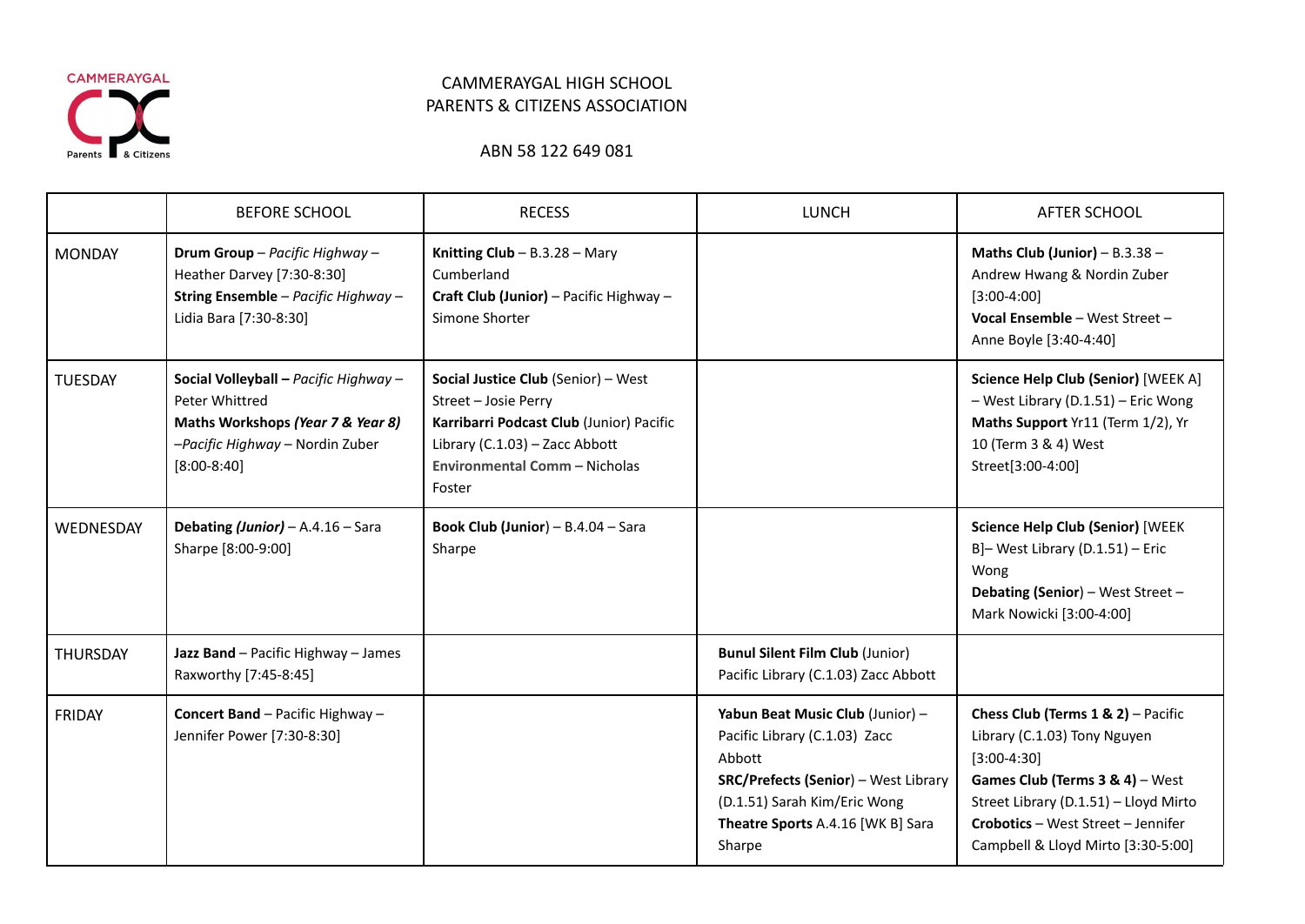

ABN 58 122 649 081